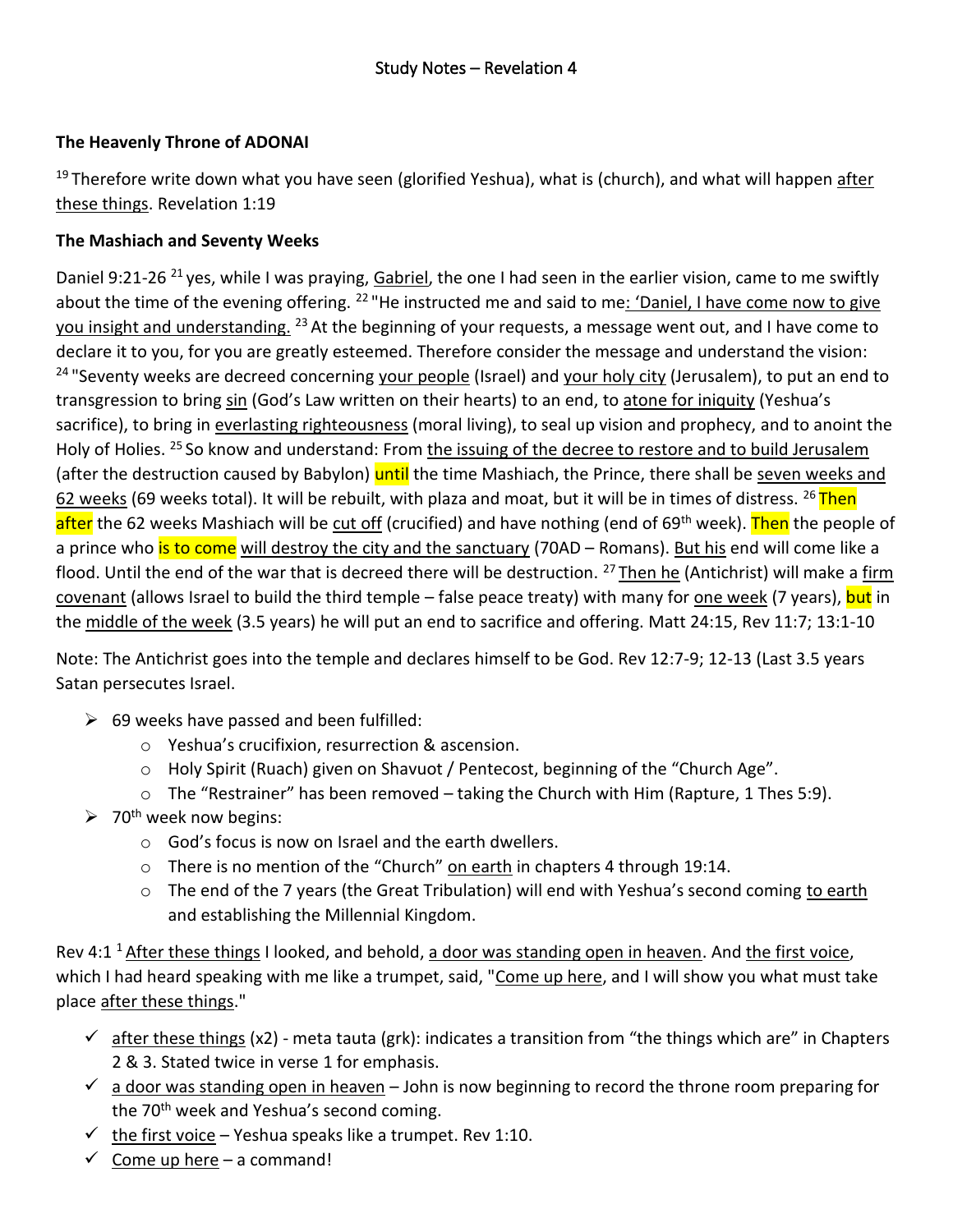## 4:1 (continued)

Note: Going back to the original language of the Brit Chadashah / New Testament is the word rapiemur (Latin) of 1 Thes 4:17 in the Vulgate, a translation of the Greek harpagesometha, which is the 1<sup>st</sup> person, plural future tense, passive voice, indicative mood form of the verb harpazo meaning to "snatch, seize, i.e., take suddenly and vehemently, and which denotes "Rescue from a threatening danger. Source: A Greek-English Lexicon of the New Testament.

Rapture of the "Church"? Remember to use scripture to understand.

4:2<sup>2</sup> Immediately I was in the Ruach; and behold, a throne was standing in heaven, and One seated on the throne.

- $\checkmark$  One seated on the throne -
	- $\circ$  Prior to being given great revelation prophets are often shown the glory of God.
		- John saw the glorified Yeshua in Rev 1
		- Isaiah (Is 6:1)
		- Daniel (Dan 7:9-14)
		- Ezekiel (Eze 1:6, 26-28)
	- $\circ$  This is God the Father Yeshua will come to Him to receive the scroll with 7 seals (Rev 5: 1-7)
	- $\circ$  The one whose wrath, along with the Lamb, is going to be poured out on the earth dwellers (Rev 6:16-17)
	- $\circ$  Sitting on the Throne emphasizes His ultimate rule and control of all that is to transpire in this book – sovereignty.
	- o Even the evil that is unleashed on the earth is dependent on His permission being granted.
	- $\circ$  He is completely sovereign over all the events and indicates His role as judge.
	- o The Throne room is a very real place!

4:3<sup>3</sup> And the One who was seated was like jasper and carnelian in appearance, and a rainbow around the throne, like an emerald in appearance.

 $Jasper - a precious stone$ 



**REVELATIONS 4:2-3** BEHOLD, A THRONE WAS SET IN HEAVEN, AND ONE SAT ON THE THRONE. AND HE THAT SAT WAS TO LOOK UPON LIKE A JASPER AND A SARDINE STONE

**Jasper** – Translucent stone of various colors, especially that of fire.

- Describes the light of the foundation 1st and walls of the New Jerusalem.
- The last of the twelve stones mounted on the High Priest's breastplate. Ex 28:20 Representing Reuben the  $1<sup>st</sup>$  born. Ex 39:13

**Sardine** - Transparent like a carnelian stone.

- The 6<sup>th</sup> foundation stone of the New Jerusalem Rev 21:20
- 1<sup>st</sup> of the twelve stones mounted on the High Priest's breastplate. Ex 28:17 Representing Benjamin the youngest.
- The inclusion of the  $1<sup>st</sup>$  stone & last stone denotes all Israel; first & last, beginning & end, Alpha & Omega.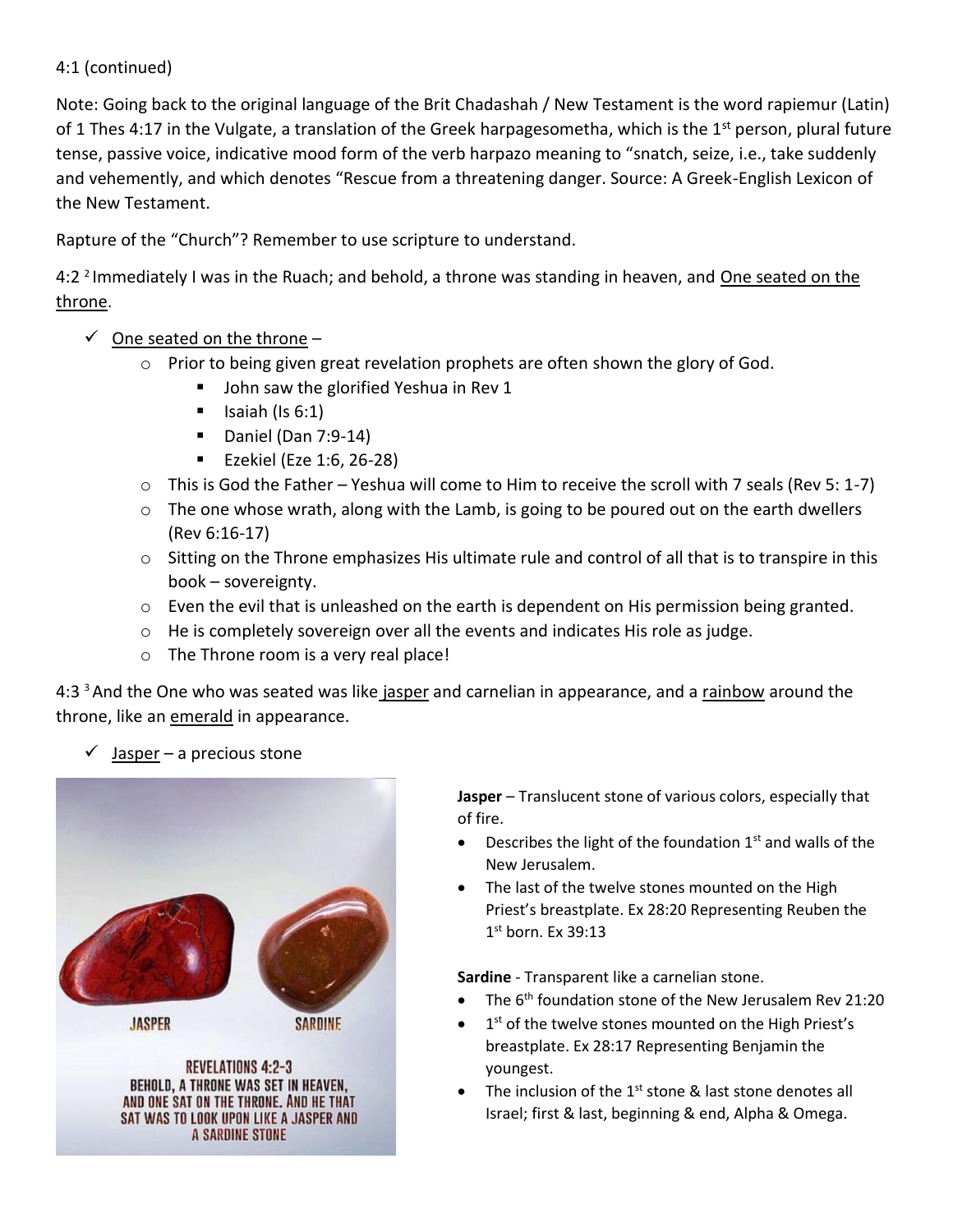# 4:3 (continued)

- $\checkmark$  Rainbow around the Throne
	- o Given as a sign/covenant (Noah's flood).
	- o Ezekiel saw the same rainbow. Ezk 1:28
	- $\circ$  Like a halo around
- $\checkmark$  Emerald Hues of green
	- $\circ$  3<sup>rd</sup> stone on the High Priest's breastplate. Represents the Tribe of Judah.
	- $\circ$  The 4<sup>th</sup> foundation in the New Jerusalem.

4:4 <sup>4</sup> Around the throne were twenty-four thrones and seated on the thrones were twenty-four elders dressed in white clothes with golden crowns on their heads.

- $\checkmark$  Around the throne:
	- $\circ$  The One seated position oof authority
	- o Multitudes surround God's Throne. 1 Kings 22:19, Rev 5:11, 7:11
	- o There is an order to positions
		- Those closest to God appear to be in a position of special service.
		- 24 Elders have a prominent position near the throne with the 4 living creatures.
- $\checkmark$  twenty-four thrones These Elders appear to co-reign with the Father (in a lesser capacity). Rev 2:26-27, 1 Cor 6:2-3, Matt 19:28, Luke 22:30
- $\checkmark$  on the thrones were twenty-four elders:
	- $\circ$  Number 24; 12 is God's power & authority, divine administration and perfect foundation; multiple of 12 (x2).
		- Number 2 is number of witnesses in Law of Moses which states that judgements to be made based on 2 witnesses. Num 35:30, Deut 17:6, Matt 18:16, 2 Cor 13:1
		- God who can swear by no other uses the 2 witnesses of "Heaven & Earth". Deut 4:26, 30:19, Pslm 50:4
	- $\circ$  1 Chronicles 24 The descendants of Aaron who were priests in Israel were divided into 24 sections to determine the order they would minister in before the Lord.
	- $\circ$  1 Chronicles 25 The musicians were divided into 24 sections to serve.
	- o Revelation 1: 4-6 The Church is described as a kingdom & priests to serve God. They are told they will reign with Yeshua. Rev 3:21, Eph 2:6

### **Who are the 24 Elders?**

- $\checkmark$  The Elders (presbyterous grk): of rank or position of responsibility, never applied to Angels, refers only to man, human male who is mature and able to rule the Church.
	- $\circ$  Some scholars say they represent the 12 tribes of Israel and the 12 Apostles; representing how God bridged the gap between old & new covenant.
	- o The 24 Elders are not seen in Ezekiel, Isaiah & Jeremiah's visits to the Throne room in Heaven.
	- $\circ$  Is Israel represented here in Heaven redeemed during the 70<sup>th</sup> week Tribulation?
		- Daniel 12:1-2 implies that Old Testament saints are not resurrected until after this time of Jacob's Trouble. They are in Paradise but it's unlikely they would have received rewards (crown & white clothes) or rule on thrones prior to the Millennial Kingdom.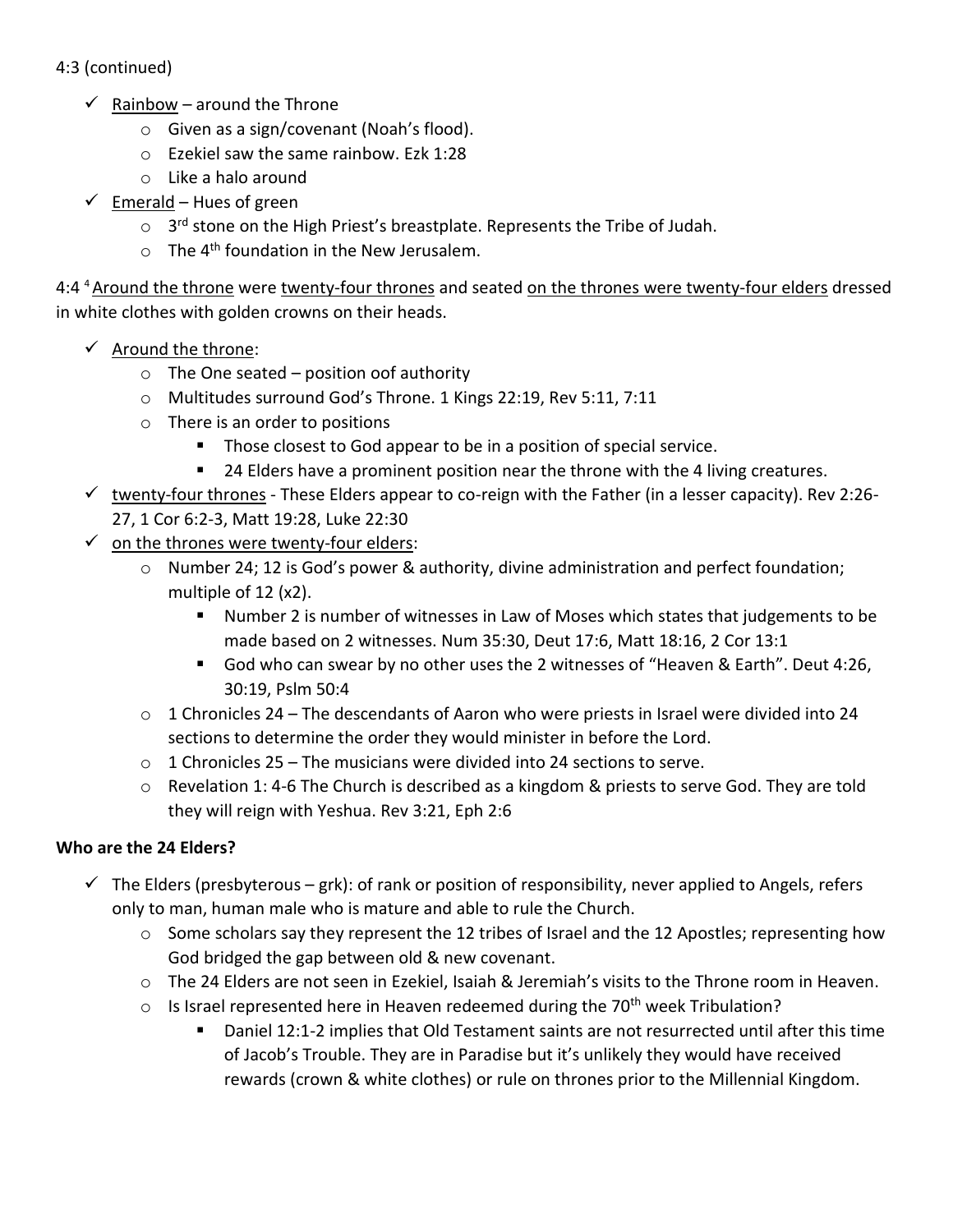## Who are the 24 Elders? (continued)

- o Is it the Apostles sitting on the Thrones?
	- John himself is an Apostle, the one having the vision. Did he see himself sitting there? He would have mentioned it and the fact one seat was empty. John did recognize the group.
	- **■** They are a separate group of people who have their own distinct position near the Throne as spectators of the judgement to come.
- o Elders represent leadership of congregations. 1 Tim 3:1-7, Titus 1:5-9
- o Clearly believers in Yeshua and are in Heaven before the Lamb opens the first seal which begins the 70<sup>th</sup> week of Daniel.
- o They worship around God's throne. Rev 3:21, 7:11, 11:16, 19:4
	- They fall down before the Lamb (Yeshua). Rev 5:8
	- They throw their crowns down before the throne. Rev 4:10
- o They are wearing white clothes. Rev 3:4-5
	- **E** White color speaks of righteousness in Yeshua but also of marriage garments worn by his Bride. Rev 19:7-14, Eph 5:25-27
- o Elders will also rule with Yeshua from Jerusalem in the Millennial Kingdom. Isa 24:23
- o Crowns of Gold (stephanos grk): victory crowns
	- Given as a reward
	- The usual crown of exultation for victors of games, achievements in war, and places of honor at feasts.
	- The crowns associated with the reward of the believer are always stephanos. 1 Cor 9:25, 2 Tim 4:8, Rev 2:10, James 1:12

4:5<sup>5</sup> And out from the throne come flashes of lightning and rumblings and clashes of thunder—and seven torches of fire burning before the throne, which are the seven spirits of God.

- $\checkmark$  lightning and rumblings and clashes of thunder Judgement from the Throne will soon begin.
	- o Used for moments of great significance.
	- o The rumblings / voices may be the "7 thunders" John is told not to record. Rev 10:3-4
- ✓ seven torches of fire The 7 Spirits of God (Holy Spirit). Rev 1:4

4.6<sup>6</sup> And before the throne was something like a sea of glass, like crystal.

In the middle of the throne and around it were four living creatures, full of eyes in front and behind.

- $\checkmark$  sea of glass (Hualinos grk): brilliant, transparent, like crystal.
	- $\circ$  The purity and Holiness of all that pertains to the authority and judicial dealings of God. Crystal and mingled with fire.
	- o Moses, Aaron, the Sons of Aaron and the 70 Elders of Israel saw something similar when they met with God on Mt. Sinai. Exo 24:9-10
	- o Ezekiel also saw this sea. Ezk 1:22-26
	- $\circ$  "Like" John found it hard to describe. Qualities of sea & glass.
- $\checkmark$  four living creatures (zoe grk): life, zoo, zoology
	- $\circ$  The number 4 represents the entire world; the earth; worldwide effects; global.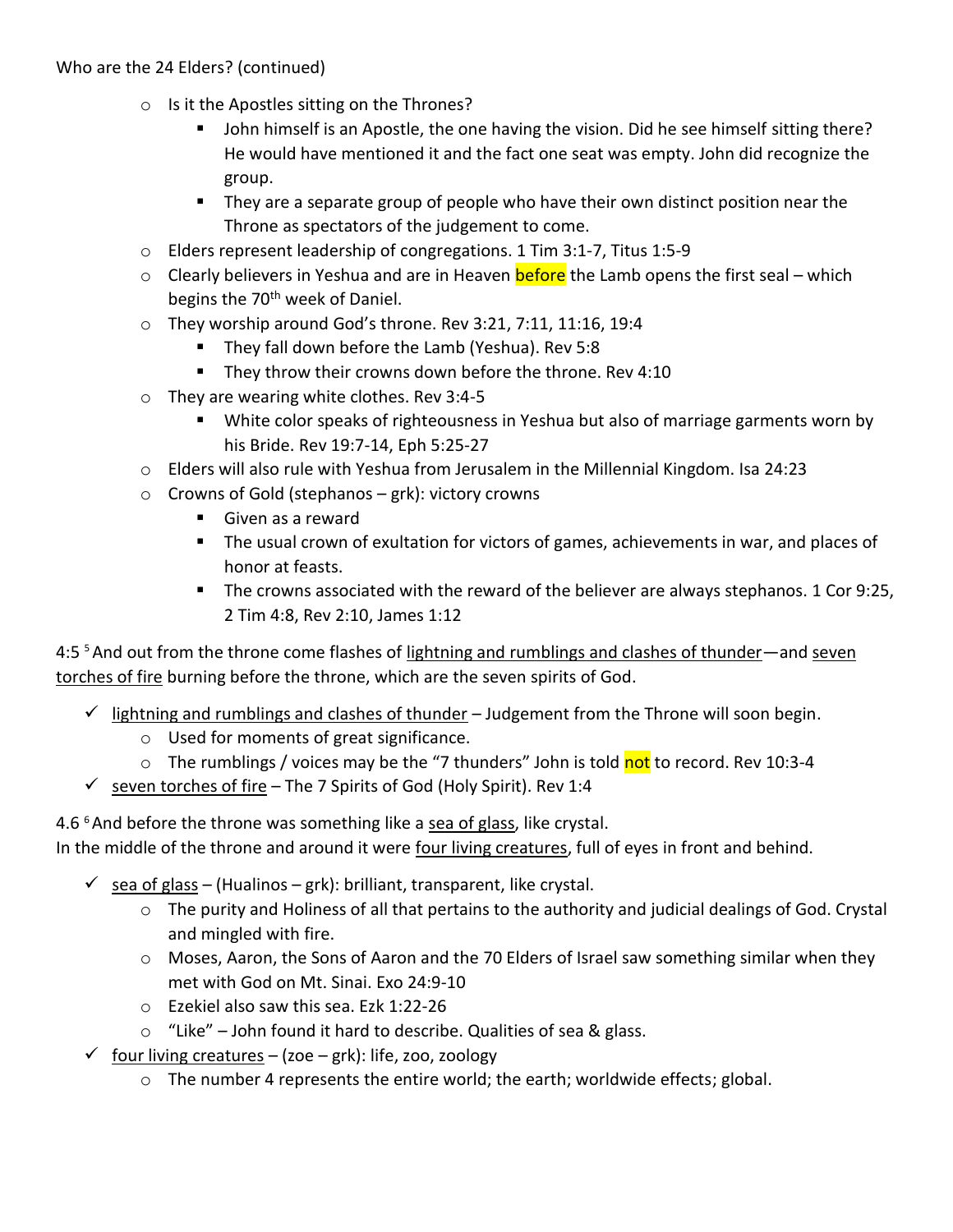### **Who and What are the 4 living creatures?**

- $\checkmark$  Full of eyes: signifying great intelligence, never resting.
- $\checkmark$  Resemble Ezekiel's living creatures, Ezk 1:10, 10:14
	- o Differences between Ezekiel's & John's vision of the Living Creatures:
		- Ezekiel's have 4 wings & John's have 6 wings.
		- Ezekiel's each had 4 faces & John's each have one face (ox, man, lion & eagle).
		- Ezekiel's have no mention of eyes on the creature, with their wheels were full of eyes. John's are full of eyes on the creature.
		- Although similar it is possible that John's could be a different order of Living Creature, more like the Isaiah's Seraphim. Isaiah 6:2, 6
		- John's vision is of God's stationary throne and Ezekiel's is God's chariot throne. Ps 18:11, Ezk 10:19-20, 11:22
	- o The 4 Living Creatures have Harps and Golden bowls full of incense.
		- Harps are associated with worship in the Old Testament, as well as prophecy. 2 Kings 3:15, 1 Chr 25:1
		- Incense represents the prayers of the Saints. Together the 4 Living Creatures and the 24 Elders hold in their hands all the prophets ever prophesied and believers ever prayed for all about to come to pass.
		- Their purpose has to do with declaring the Holiness of God and leading in worship & adoration of God. They are involved in some way with God's justice, for when he opens the  $1<sup>st</sup>$  four seals and sends out the 4 horseman their powerful voices, like thunder, command "come". Rev 6:1-8 The 4 horsemen respond, indicating they are powerful. Rev 15:7

4.7 <sup>7</sup>The first living creature was like a lion, the second living creature was like an ox, the third living creature had a face like a man, and the fourth living creature was like a flying eagle.

- $\circ$  In the wilderness the camp of Israel was divided into 4 (entire world) separate camps around the Tabernacle. Each camp had a different symbol upon the standard. Jewish tradition says the 4 standards under which Israel camped were:
	- To the East Judah (Lion): majesty & strength, royalty, noble.
	- To the North Dan (Eagle): to blow as of the wind, great power, majesty.
	- To the West Ephraim (Ox): power & strength.
	- To the South Reuben (man): human being, powerful or strong, image of God, Intelligence.

4.8 <sup>8</sup>The four living creatures, each having six wings, were full of eyes all around and within. They do not rest day or night, chanting, "Kadosh, kadosh, kadosh ADONAI Elohei-Tzva'ot, asher haya v'hoveh v'yavo! Holy, holy, holy is the LORD God of Hosts, who was and who is and who is to come!"

- $\checkmark$  Kadosh, kadosh, kadosh Holy: set apart, devoted, pure.
	- o The number 3: completeness, resurrection, Trinity
	- $\circ$  3 is found throughout Revelation.
	- o Isaiah 6:3

4.9-10 <sup>9</sup> And whenever the living creatures give glory and honor and thanks to the One seated on the throne, who lives forever and ever,  $^{10}$  the twenty-four elders fall down before the One seated on the throne and worship Him who lives forever and ever. And they throw their crowns down before the throne, chanting,

 $\checkmark$  fall down – pesountal (grk): future tense middle voice; repetitive and voluntary worship. Throw the crown before him chanting.